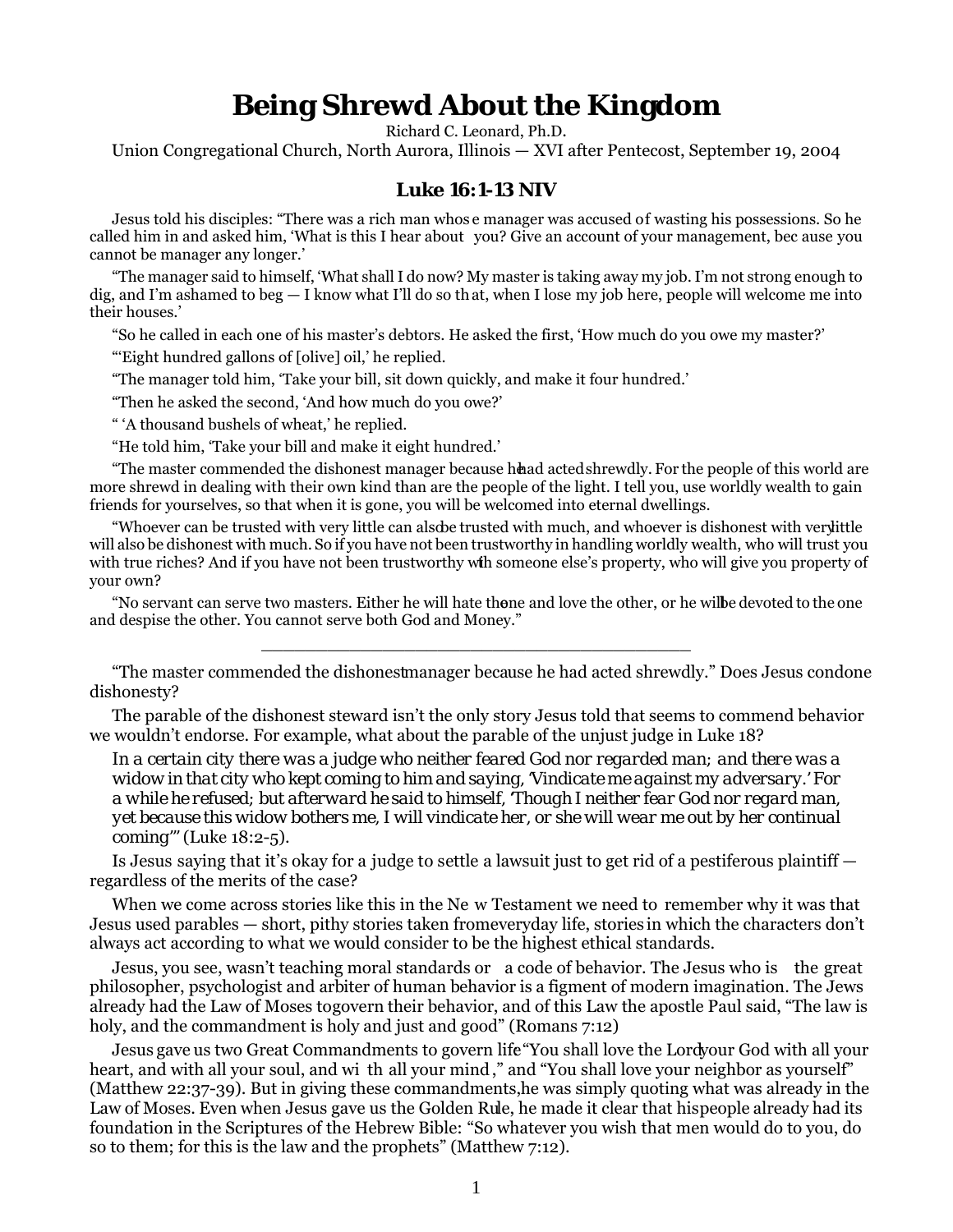So if Jesus didn't come to preach new rules for human behavior, what did he come to preach? There is one place above all where we find the answer, and that's in the record of Jesus' very first preaching, in Mark 1:14-15: "Now after John was arrested, Jesus came into Galilee, preaching the gospel of God, and saying, "The time is fulfilled, and the kingdom of God is at hand; repent, and believe in the gospel."

*The kingdom of God is at hand* — this is Jesus' message to his people. God is on the move, renewing his covenant with those he has called to serve him. God is coming, he's taking steps to accomplish his purpose for us, he's working out events of history to bring about the redemption of his people.

Today, in the hindsight of the ages, we see what Jesus' disciples themselves couldn't see at first. We can see how it was that God was working out his purpose-through the life, death and resurrection of the Son of God. Many members of the Jewish community thought God would redeem them by throwing off the yoke of Roman oppression. That didn't happen. In fact, in the year 66 some misguided leaders began a revolt against Rome which led only to the destruction Jerusalem and its beautiful Temple. Jesus warned his people about the "signs of the times." He pointedut a couple of things that had already happened that prefigured what eventually took place; that passage is found in Luke 13:

*There were some present at that very time who told him of the Galileans whose blood Pilate had mingled with their sacrifices. And he answered them, "Do you think that these Galileans were worse sinners than all the other Galileans, because they suffered thus? I tell you, No; but unless you repent you will all likewise perish. Or those eighteen upon whom the tower in Siloam fell and killed them, do you think that they were worse offenders than all the others who dwelt in Jerusalem? I tell you, No; but unless you repent you will all likewise perish"* (Luke 13:1-5).

And it happened just that way, because they didn't listen to th e Lord. When the Romans destroyed Jerusalem in the year 70, those who were defending the city in a vain hope of Jewish independence were killed by the sword or crushed under falling buildings. "Unless you repent" — unless you change your mind about God's purpose for his people, and turn away from this foolish course leading to rebellion  $-$  "Unless" you repent you will all likewise perish." "The time is fulfilled," Jesus said, "and the kingdom of God is at hand; repent, and believe in the gospel."

So Jesus' message is first and foremost about the *kingdom of God* — not what we must do, not what we would like to do to achieve our dreams or fulfill our desires, but what God is doing to work out his purpose for us. Jesus' message, in other words, is to scrap our personal agenda, or the agendas foisted on us by a corrupt culture, and get with God's program.

In the first century, this meant forgetting about a prideful but hopeless revolt against an overwhelming power, a revolt in which the Jews were certain to meet humiliating defeat — a time, as Jesus described, it, of "great tribulation, such as has not been from the beginning of the world until now, no, and never will be" (Matthew 24:21). It was a horrible time from which Jesus sought to spare his disciples, when he taught them to pray, "lead us not into testing," or trial.

God had not called the children of Abraham to be overlords in the earth, but to be servants — to be a means through which all nations of earth would be blessed, to be the channels of God's peace through which "the earth will be filled with the knowledge of the glory of the Lord, as the waters cover the sea" (Habakkuk 2:14). Forgetting this purpose would lead to that time of great tribulation. But holding to this purpose would allow Jesus' disciples to endur e through that day, to "have strength to escape all these things that will take place, and to stand before the Son of man" (Luke 21:36).

Today we don't face the oppression of Roman armies, but other things pull us away from our focus on the kingdom of God and a purpose in God's economy. The very pace of contemporary American life may be enough to divert our attention from what God is doing. It's so easy, for example, for families to get over-programmed. I know a young family with four children. Whenever I call their house, no one answers the house phone. I have to call their cell phones to get one of the parents, and chances are I have to leave a message even then. Whenever I'm at the house, the dad is on the phone with his business partners, and the mom is off at some church event or even on a mission trip or youth happening. Occasionally we get asked to "baby-sit" when the parents go away, and that consists of driving the kids to soccer games or piano lessons or a sleepover or some other activity. This is a committed Christian family, but they're doing so much themselves that it must be hard for them to reflect on what God is doing. It must be hard for them to focus on Jesus' announcement, "The kingdom of God is at hand; repent, and believe this good news." Does any of this sound familiar?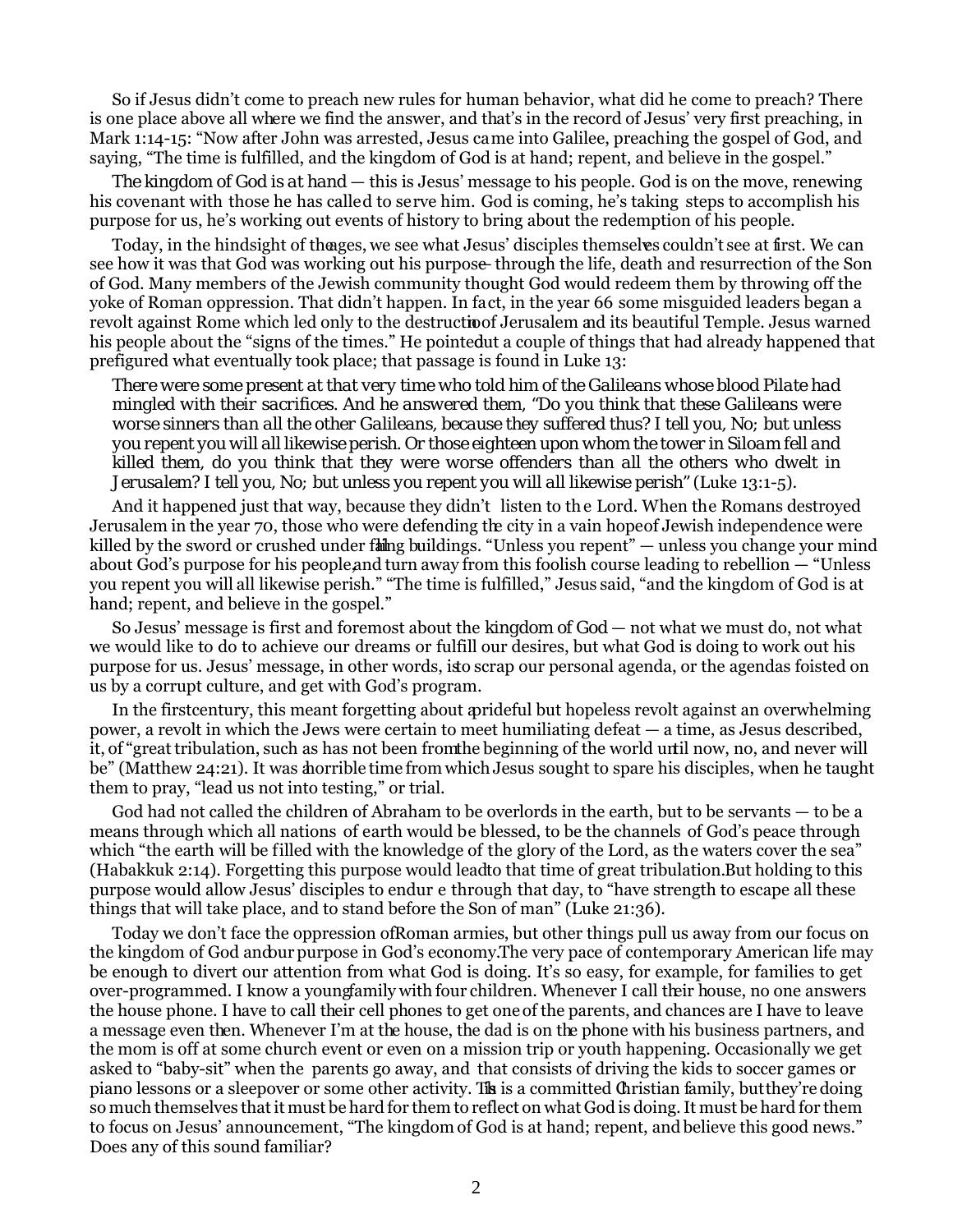Once, during my younger days as a pastor— and I *did* have younger days — I got asked to do a funeral for a man who was nominally connected with my ch urch. I hadn't known him; he had never attended worship nor any other church event during the time I had been the pastor. His life revolved around card parties at the American Legion hall. That's what he lived for, and I thought it would be more fitting if the Legion held a memoria l card party for him. So in my hard-headed youth, I re fused to officiate at the funeral, and another minister in the town did the se rvice. That was before I knew the Lord myself, and today I would try to minister to that family and to witness to the glory of Christ. But it's clear that the kingdom of God was simply not on this man's radar sceen, nor that of his family members. Hobbies and interests can divert our attention away from what God wants to do in our lives. If it's nice on Sunday morning, the golf course or somesporting event may have greater pulling power than fellowshipping and celebrating with God's people. I know what I migh t do if I didn't think it was important to be in God's house — I'm a railroad fan and I would probably be chasing trains with my camera.

Jesus said, "No servant can serve two masters. Either he will hate the one and love the other, or he will be devoted to the one and despise the other" (Luke 16:13). I don't know what it is in your life that's trying to pull you away from the kingdom of God, butI guess we would all admit there is something that might divert us from witnessing to God's activity and hi s presence with us, if we would let it. It takes a commitment to maintain that attitude of expectancy that God is going to do great things in history and great th ings in our lives. My broth er used to keep th ree f ile baskets on h is desk; th ey were labeled "Unimportant," "Inconsequential" and "Trivial." We may have to come to the point where we look around and realize tha t much of what we concern ourselve s with is unimportant, inconsequential or trivial compared with the worth of knowing God and witnessing to his saving action in our lives and the lives of those we love.

So, let's go back to our morning lesson for the 16th Sunday after Pentecost, the parable of the dishonest steward. Here's a guy who has to act fast. The bosshas found out he's been mismanaging the business perhaps diverting some of the funds to his own use. So the boss has told the mana ger, "Turn over the books, and you're outa here." With his management career about to take a nosedive, he has to figure out some way to get by.

"I'm not strong enough to dig ditches," he says to himself, "and I'm too proud to just go on welfare. How can I stay in management? . . . Aha! I have an idea!"

So what does he do? He calls into the office a businessman who owes money to his boss. "How much do you owe us?" he asks. The guy says, "800 gallons of olive oil." So the manager hands the guy the books and says, "Hey, quick, sit down at this desk and just cross out that 800 and write 400."

Then he calls in another guy  $-$  same question, "How much do you owe?" "**DOO** bushels of wheat," the guy answers. "Just cross that out," says the manager, handing him the books. "Make it 800 bushels."

What did the manager do? Notice that he didn't cook the books. He got the guys that owed his boss to alter the books, to their own advantage. "Now," says th e manager to himself, "when I get the heave-ho from this place, somebody else will take me into their buiness. If they don't, I'll squeal. After all, it wasn't *I* who changed the numbers. They did it themselves" . . . Blackmail!

And what does Jesus tell us? "The master commended the dishonest manager because he had acted shrewdly. For the people of this world are more shrewd in dealing with their own kind than are the people of the light. I tell you, use worldly wealth to gain friends for yourselves, so that when it is gone, you will be welcomed into eternal dwellings."

When we see that God is on the move, we do whatever it takes to make sure we won't be left out of the action. It wasn't the manager's dishonesty that the master commended — and we can't tell from the text whether "the master" refers to the manager's boss, or to Jesus himself. It was the manager's *shrewdness* that was commended. It was his planning ahead for that which is sure to come. It was the fact that he was determined to make a place for himself in the future life, even if it took some drastic measures to do it.

The kingdom of God, Jesus said, is worthe everything we can muster to get it. He compared the kingdom to a treasure hidden in a field, worth buying the en tire field in order to poss ess it. He compared the kingdom to a costly pearl, so desirable that a merchant would sell everything else in order to have it. He spoke of a kingdom worth so much that some violent men even try to take it by force.